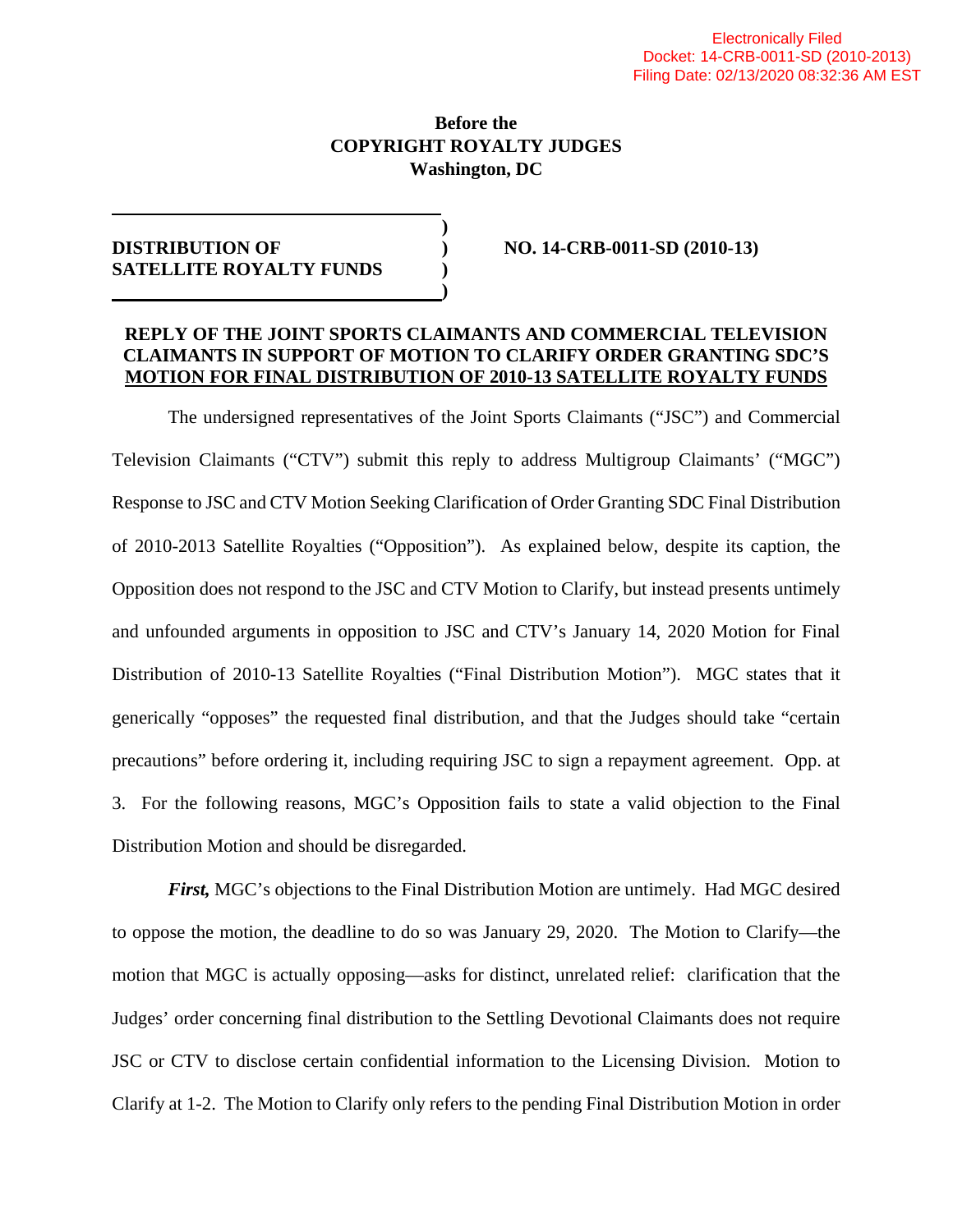to explain why the requested clarification would be appropriate. *Id.* It explains that the Final Distribution Motion is unopposed and therefore should be granted, which would eliminate any need for JSC and CTV to file any further information with the Licensing Division. The reference to the Final Distribution Motion in the Motion to Clarify does not extend the time period to oppose the Final Distribution Motion.<sup>[1](#page-1-0)</sup>

*Second*, even if MGC's opposition were timely, it does not provide a plausible objection to the requested distribution, or explain the necessity for JSC to sign a repayment agreement as a condition of the final distribution. Opp. at 3. MGC's claims to 2010-13 satellite royalties in the Joint Sports category have been rejected, and it never made any claims to royalties in the Commercial Television category. The Judges dismissed MGC's Joint Sports claims in their entirety years ago. Ruling and Order Regarding Objections to Cable and Satellite Claims, Nos. 14-CRB-0010-CD (2010-13) & 14-CRB-0011-SD (2010-13) (Oct. 23, 2017). The U.S. Court of Appeals for the D.C. Circuit dismissed MGC's appeal for lack of jurisdiction, and recently denied MGC's petitions for rehearing and *en banc* review. *Multigroup Claimants v. Copyright Royalty Bd.*, No. 18-1338, Doc. Nos. 1819031, 1827230, and 1827231 (D.C. Cir.).

Nonetheless, MGC contends that "significant issues surrounding the proceeding remain unresolved." Opp. at 3. It neglects to identify these issues, or how they might be resolved; instead, MGC claims only that it *may* "pursue the merits of its objections before a court that has jurisdiction." *Id.* To the extent that MGC is suggesting that it might bring an action before a federal district court, that is impermissible. Under the Copyright Act, the resolution of MGC's

<span id="page-1-0"></span><sup>&</sup>lt;sup>1</sup> Bizarrely, MGC states that it did not file a timely response to the Final Distribution Motion because it lacked standing to do so. Opp. at 2. It does not explain why it now believes it has standing to oppose the Motion to Clarify, which was filed in the same proceeding. But if, as MGC contends, it lacks standing, that is an additional reason to reject the arguments it presents in the Opposition.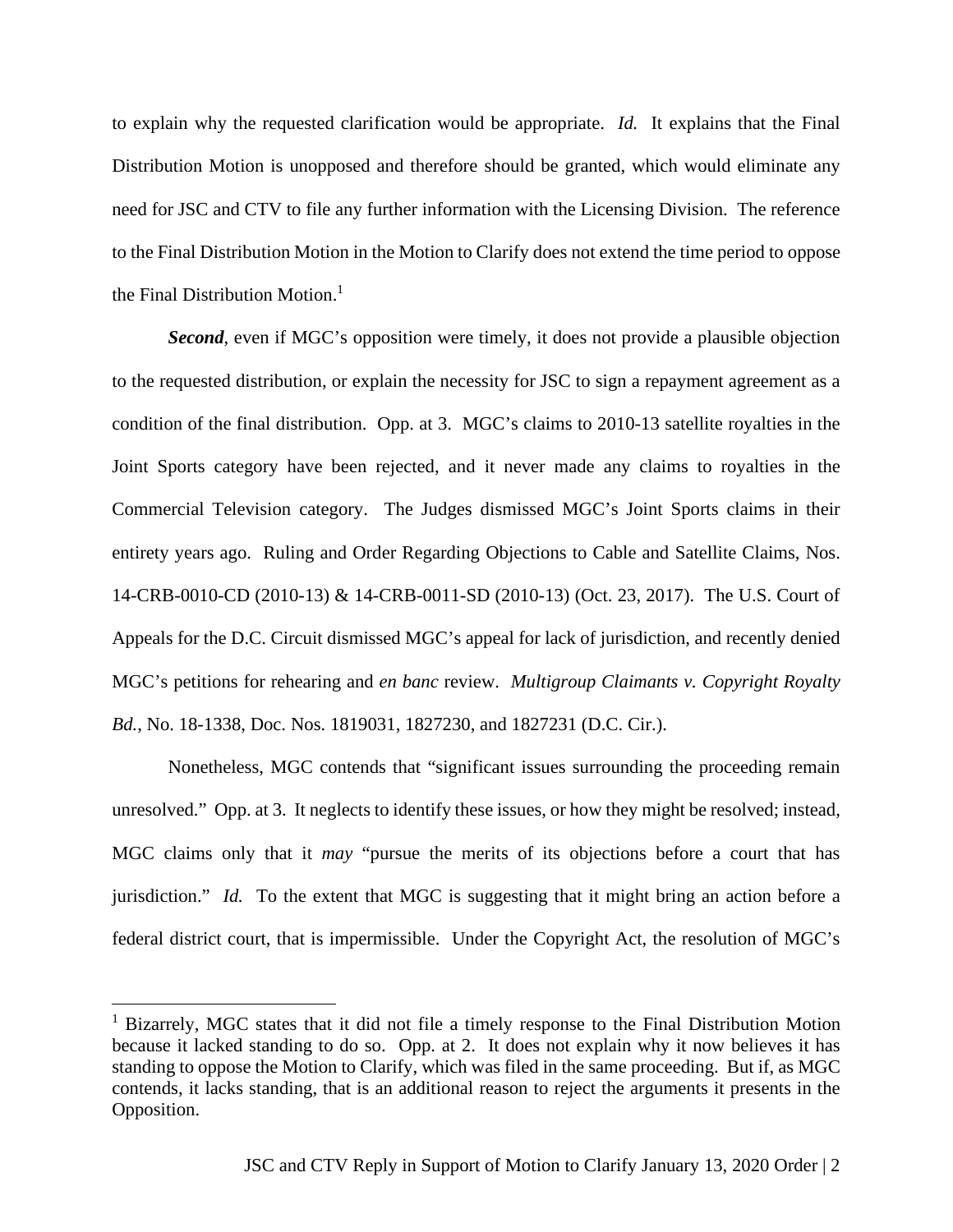claims to sports royalties is entrusted exclusively to the Judges and the D.C. Circuit. *See* 17 U.S.C. § 803(d)(1). A collateral challenge to the Judges' determination under the Administrative Procedure Act, as MGC has unsuccessfully attempted in the past,<sup>[2](#page-2-0)</sup> is not allowed. *See, e.g., FCC v. ITT World Commc'ns, Inc.,* 466 U.S. 463, 468 (1984) (explaining that "[l]itigants may not evade" the D.C. Circuit's exclusive jurisdiction to review certain agency actions by seeking declaratory or injunctive relief in district court); *Media Access Project v. FCC,* 883 F.2d 1063, 1069 (D.C. Cir. 1989) (reasoning that "bifurcation for review" between the D.C. Circuit and district courts would "directly contraven[e] the policy goal of unifying review in one forum").

*Third*, it would be highly prejudicial to CTV and JSC to further delay the requested distribution on the basis of MGC's untimely and unfounded Opposition. The Copyright Act favors the expeditious distribution of royalties to copyright owners. *See* H.R. Rep. No. 108-408, at 21 (2003) ("the Committee expects that [the Copyright Royalty and Distribution Reform Act of 2003] will make the ... royalty distribution process less expensive and more expeditious and efficient."). JSC has spent years consistently demonstrating that MGC is not entitled to 2010-13 satellite royalties in the Joint Sports category. Both JSC and CTV have resolved their Allocation Phase disputes with the other Allocation Phase Parties. Given the resolution of all claims to Joint Sports royalties, and JSC and CTV's significant expenditures of time and effort to reach resolution, there is no justification to delay the final distribution of royalties to JSC and CTV. There is also no possible prejudice to MGC that would result from granting the Final Distribution Motion, because MGC's claims to sports royalties have been rejected and the D.C. Circuit has dismissed its appeal.

<span id="page-2-0"></span><sup>2</sup> *See Worldwide Subsidy Grp., LLC v. Hayden*, 1:17-cv-02643-RC (D.D.C.). MGC voluntarily dismissed this suit during the pendency of a motion to dismiss for lack of jurisdiction.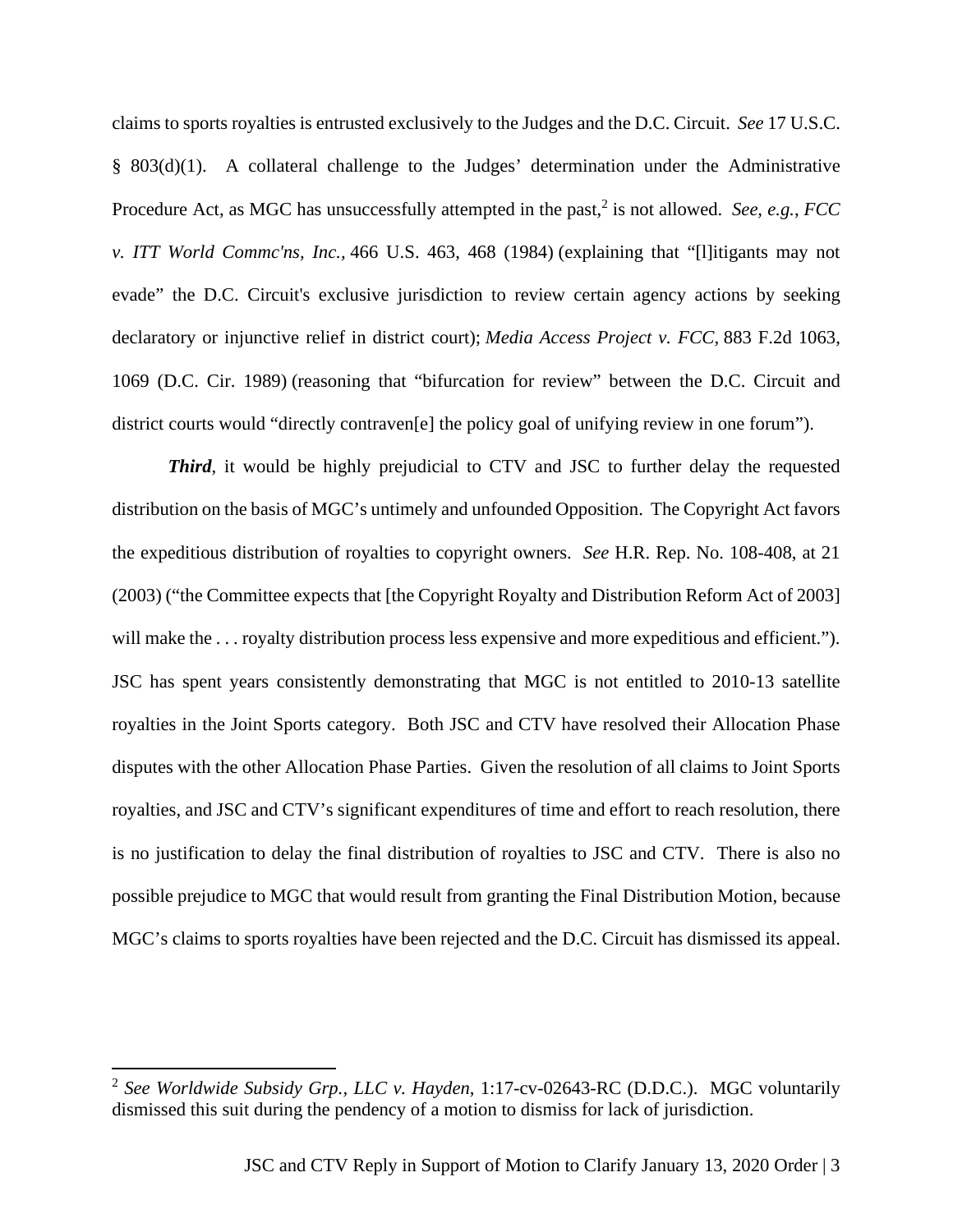*Finally*, even though MGC has no claim to royalties in the Joint Sports category, if for some reason MGC ultimately prevailed in its challenges to the denial of its claims, the members of JSC are willing and able to meet any obligation to distribute a portion of the royalties to MGC and would honor any such obligation (subject to exercising any available appeal rights). In fact, under the repayment agreements JSC has previously executed in connection with the partial distributions of each of the 2010-13 satellite royalty funds, JSC has already committed to doing so. *See* Order on Motions for Distribution, Nos. 2007-3 CRB CD 2004-2005; 2008-4 CRB CD 2006; 2009-6 CRB CD 2007; 2010-6 CRB CD 2008; 2011-7 CRB CD 2009; 2010-2 CRB SD 2004-07; 2010-7 CRB SD 2008; 2011-8 CRB SD 2009 (Feb. 17, 2012) (in analyzing whether sufficient funds remain to address any controversy following a requested final distribution, Judges consider parties' obligations under partial distribution repayment agreements).

For the foregoing reasons, the Final Distribution Motion should be granted.

Respectfully submitted,

#### **JOINT SPORTS CLAIMANTS**

/s/ Michael Kientzle Daniel A. Cantor (D.C. Bar No. 451115) Michael Kientzle (D.C. Bar No. 1008361) ARNOLD & PORTER KAYE SCHOLER LLP 601 Massachusetts Ave., NW Washington, D.C. 20001-3743 202.942.5000 (voice) Daniel.Cantor@arnoldporter.com Michael.Kientzle@arnoldporter.com

Dated: February 13, 2020.

#### **COMMERCIAL TELEVISION CLAIMANTS**

/s/ John Stewart John I. Stewart, Jr. (DC Bar No. 913905) David Ervin (DC Bar No. 445013) Ann Mace (DC Bar No. 980845) CROWELL & MORING LLP 1001 Pennsylvania Ave., NW Washington, DC 20004-2595 Phone: (202) 624-2685 Fax: (202) 628-5116 jstewart@crowell.com dervin@crowell.com amace@crowell.com